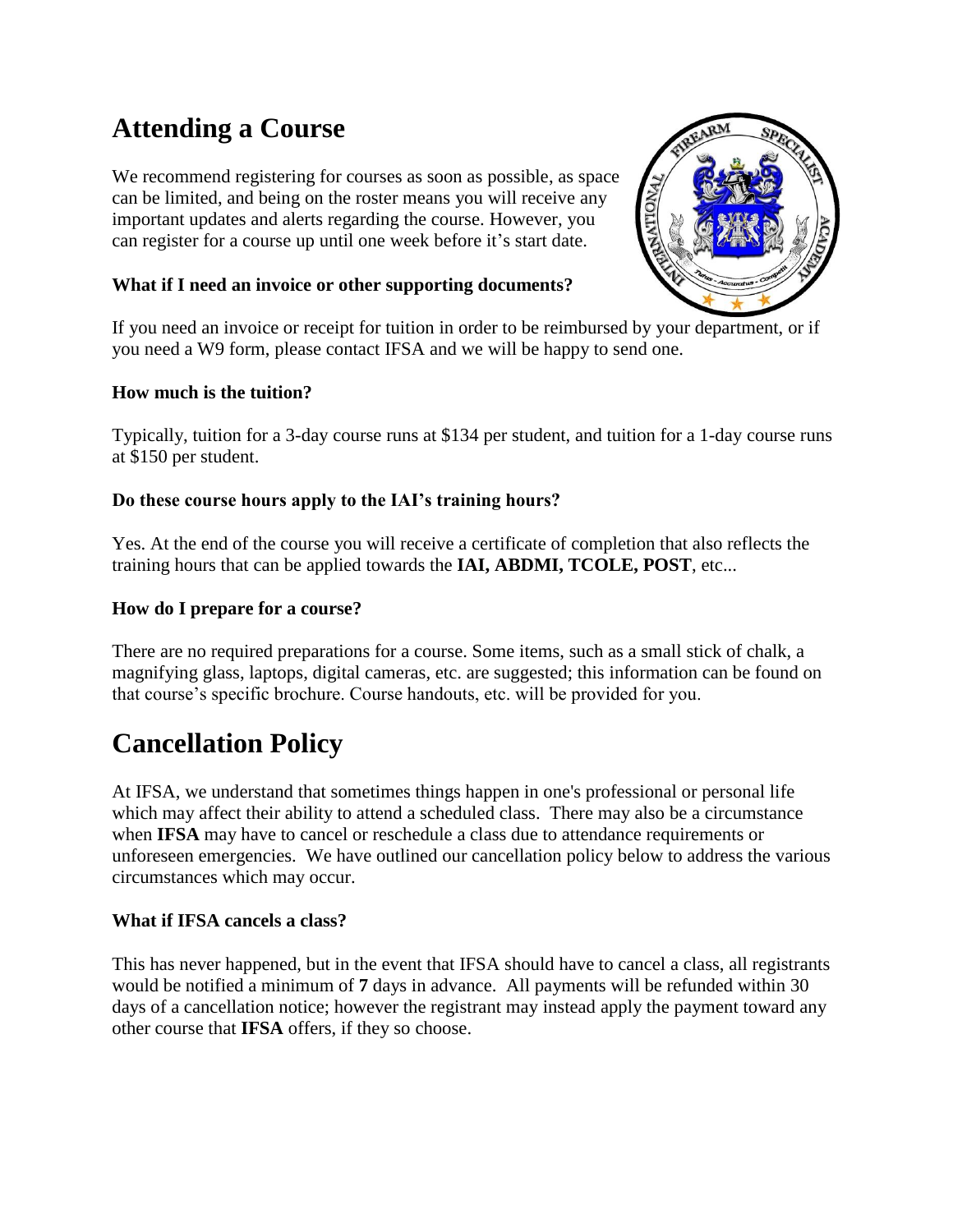#### **What if IFSA reschedules a class?**

This has never occurred, but should IFSA have to reschedule a class, all those registered for that class will be notified a minimum of **7** days in advance of the originally-scheduled class date. Those individuals already registered for that class will be given first opportunity to reserve seating in the newly rescheduled class. Registration fees paid for a class which has been rescheduled can be refunded in full, or credited to the registration fee of the rescheduled class. This option is at the discretion of the entity/person which paid the registration fee.

#### **What if you are unable to attend a class after you have enrolled?**

Should you register and pay for a class and then be unable to attend, you should notify IFSA at least 21 days prior to the scheduled class. We require a minimum number of paid Attendees at a given seminar in order to justify travel costs and salaries. In order to qualify for a full refund, students (or their employing agencies) must cancel attendance no less than three weeks prior to the commencement of the course. Cancellations must be received via email and/or fax to the attention of the Program Manager or Director. A confirmation of receipt and a cancellation number must be obtained from the coordinator.

#### **What if I cancel less than 21 days of the start date?**

Due to costs which will have already been incurred by IFSA for airfare, lodging reservations, etc…cancellations made less than 21 days prior to the start of the course are subject to a **\$100** fee, as long as the minimum required number of attendees will still be achieved.

If the minimum required number of attendees will not be achieved without the cancelling person's attendance, no refunds will be provided. In those instances, 50% of the cost of registration may be credited toward a future scheduled class.

However, substitutions of students who cannot attend with another Attendee may be made at any time prior to the class, in writing, by the person/agency which paid for the slot. Once a class begins, substitutions are not allowed.

Please call us immediately if you have any questions.

## **What if I am a No-Show or I am using a Purchase Order?**

Classes that are scheduled to occur, must meet minimum attendance requirements. While we try to accommodate everyone, seating for **IFSA** classes are limited. Registration is accepted on a first come- first served basis until sold out. Failure to attend a class without prior cancellation does not relieve an enrollee's financial obligation for that class. If the 14 day cancellation policy is not received and confirmed by a return email, IFSA will invoice in full for all No-Shows in each class.